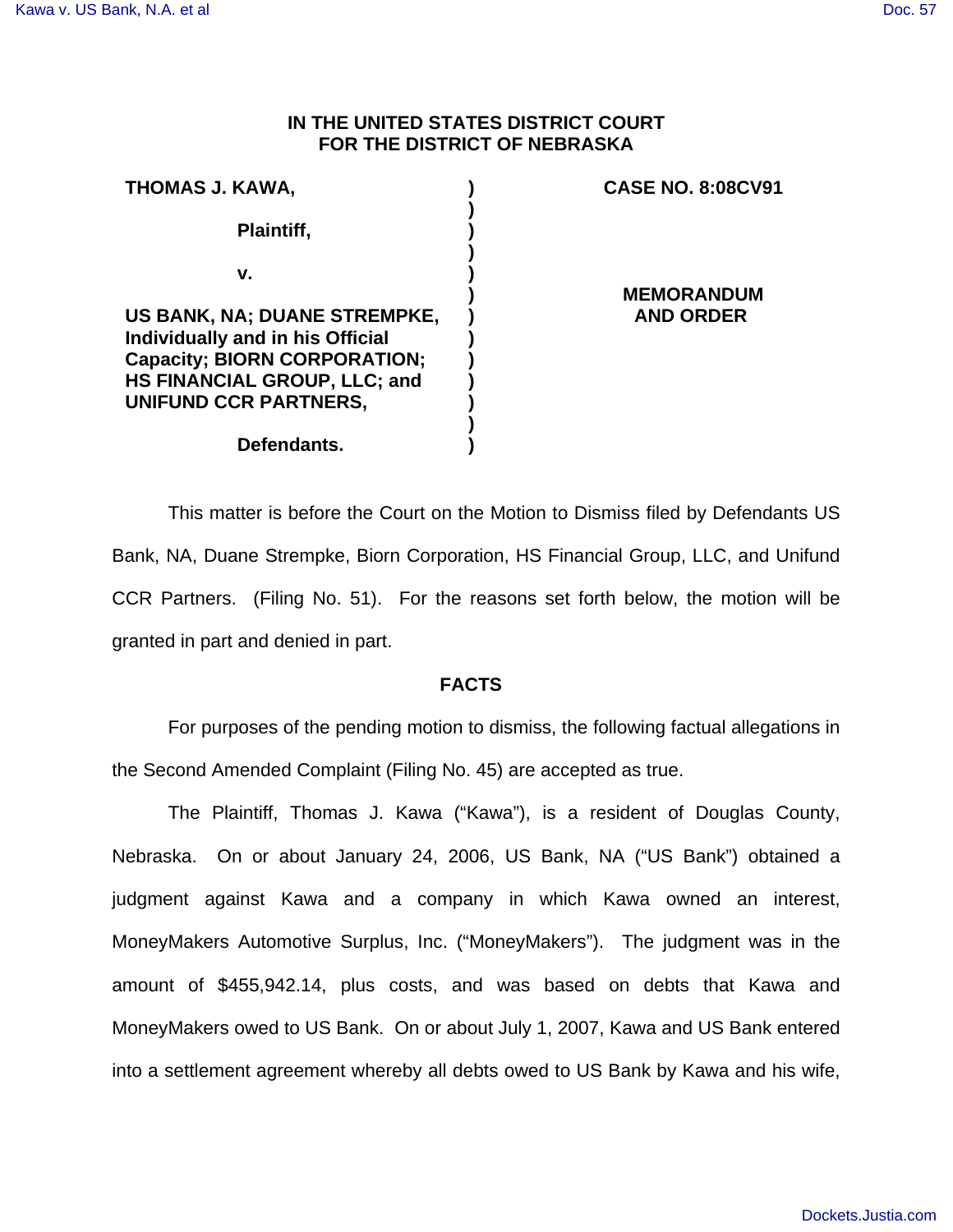Debra, were wholly satisfied, and US Bank released any right to collect from Kawa any sums owed or allegedly owed to US Bank by MoneyMakers. Duane Strempke ("Strempke") signed the agreement on behalf of US Bank.

After entering into the settlement agreement, US Bank sold to other Defendants in this action the "right" to collect certain debts from Kawa, although Kawa had been released from any further liability on those debts through the settlement agreement. Such other Defendants<sup>1</sup> attempted to collect the debts from Kawa through correspondence and telephone calls, and they made negative credit reports about Kawa to national credit reporting agencies. Unifund CCR Partners ("Unifund") brought a collection action against Kawa in the Douglas County Court in an attempt to collect the previously satisfied debts.

On March 4, 2008, Kawa brought this action, alleging that the Defendants violated the Nebraska Consumer Protection Act ("NCPA"), Neb. Rev. Stat. § 59-1602, 1609 (Reissue 2004); the Truth in Lending Act ("TILA"), 15 U.S.C. § 1601, *et seq*.; the Fair Credit Reporting Act ("FCRA"), 15 U.S.C. § 1681 *et seq*.; and the Fair Debt Collection Practices Act ("FDCPA"), 15 U.S.C. § 1692 *et seq.* Kawa also alleged that US Bank and Strempke committed common law fraud by inducing him to sign a settlement agreement that they did not intend to honor, and that US Bank committed common law fraud by selling his fully satisfied debts for collection. He has alleged that

<sup>1</sup> The Second Amended Complaint refers to "co-defendants" without naming them specifically. It is inferred that the reference to "co-defendants" is to all Defendants other than US Bank and Strempke. For the purposes of this Order all Defendants will be collectively referenced as "the Defendants" unless otherwise specified.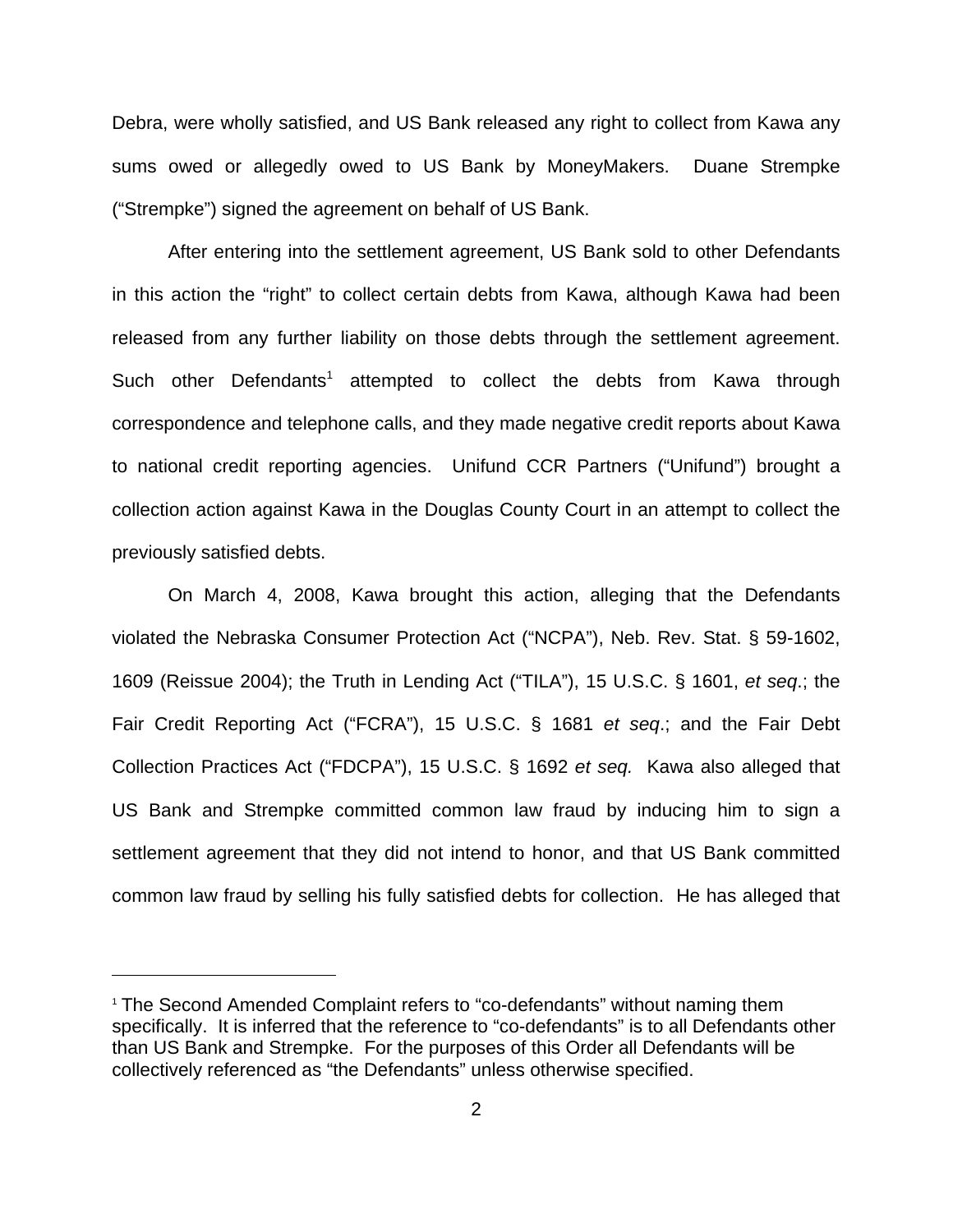all Defendants engaged in a conspiracy to violate the common law of Nebraska, and, finally, that US Bank breached the settlement agreement.

On September 15, 2008, the Defendants filed three separate motions to dismiss Kawa's Amended Complaint, based on different grounds. (Filings No. 29, 31, & 33). In the resulting Order, the Court dismissed all claims against US Bank's parent company, US Bancorp, Inc.; dismissed all claims against Strempke except fraudulent inducement; and dismissed claims of fraud, civil conspiracy, and breach of contract against Biorn Corp. ("Biorn"), HS Financial Group, LLC ("HS"), and Unifund. (Filing No. 35). On November 25, 2008, Kawa filed a Second Amended Complaint, identical to the first Amended Complaint except that US Bank replaced US Bancorp, Inc., as a Defendant. (Filing No. 45). The Second Amended Complaint reasserted the same claims against each of the remaining Defendants in disregard of the Court's previous Order. On November 25, 2008, the Defendants filed the Motion to Dismiss now considered.

#### **STANDARD OF REVIEW**

The Defendants' motion under Fed. R. Civ. P. 12(b)(6) challenges the sufficiency of the factual allegations in the Second Amended Complaint. "While a complaint attacked by a Rule 12(b)(6) motion to dismiss does not need detailed factual allegations, . . . a plaintiff's obligation to provide the 'grounds' of his 'entitle[ment] to relief' requires more than labels and conclusions, and a formulaic recitation of the elements of a cause of action will not do . . . . " *Bell Atlantic Corp. v. Twombly*, 127 S.Ct. 1955, 1965 (2007). "Factual allegations must be enough to raise a right to relief above the speculative level." *Id*. "[A] well-pleaded complaint may proceed even if it strikes a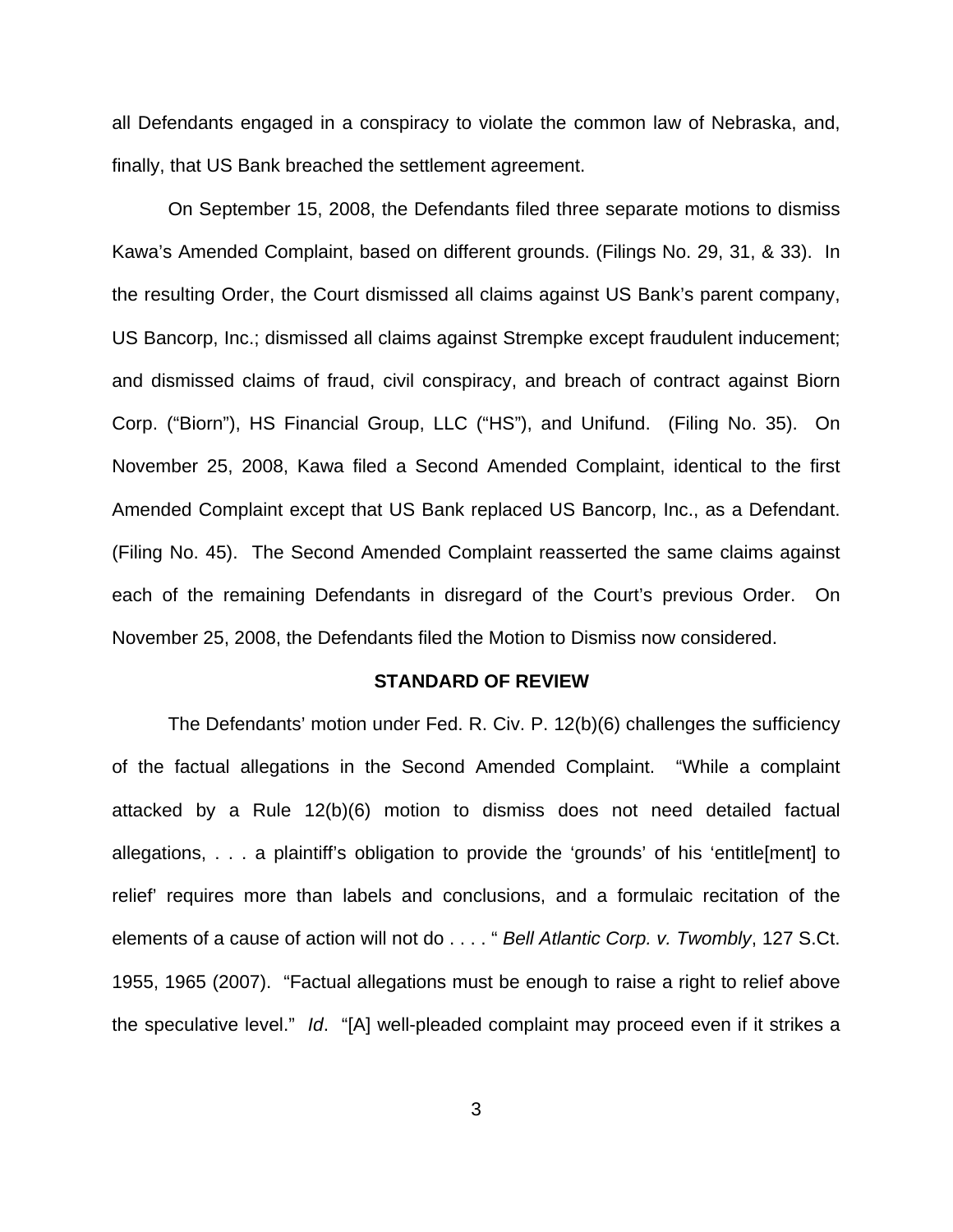savvy judge that actual proof of those facts is improbable, and 'that recovery is very remote and unlikely.'" *Id.* (quoting *Scheuer v. Rhodes,* 416 U.S. 232, 236 (1974)).

### **DISCUSSION**

#### *First Cause of Action under the Nebraska Consumer Protection Act*

The Defendants move to dismiss Kawa's First Cause of Action arising under the NCPA, claiming that the Second Amended Complaint does not allege an unfair or deceptive act or practice that has an impact on the public interest. (Brief in Support, Filing No. 52, p.3). In response, Kawa asserts that "multiple parties" were affected by the Defendants' actions: himself, his spouse, and his company. (Brief in Opposition, Filing No. 55, p.2).

The Supreme Court of Nebraska has concluded that the NCPA is an "antitrust measure to protect Nebraska consumers from monopolies and price fixing conspiracies" and that it "is not available to redress a private wrong where the public interest is unaffected." *Nelson v. Lusterstone Surfacing Co.*, 605 N.W.2d 136, 142 (Neb. 2000). The Nebraska Supreme Court did uphold a claim under the NCPA where the defendants engaged in a "pattern of calculated conduct intended to defraud numerous citizens." *Eicher v. Mid Am. Fin. Inv. Corp.*, 748 N.W.2d 1, 12 (Neb. 2008).

Kawa's allegation that the Defendants' actions adversely affected him, his wife, and their business, does not implicate a "public" interest as required by the NCPA. Because the Second Amended Complaint does not allege facts from which the Court can infer damage to the public interest, the First Cause of Action based on the NCPA fails to state a claim on which relief can be granted.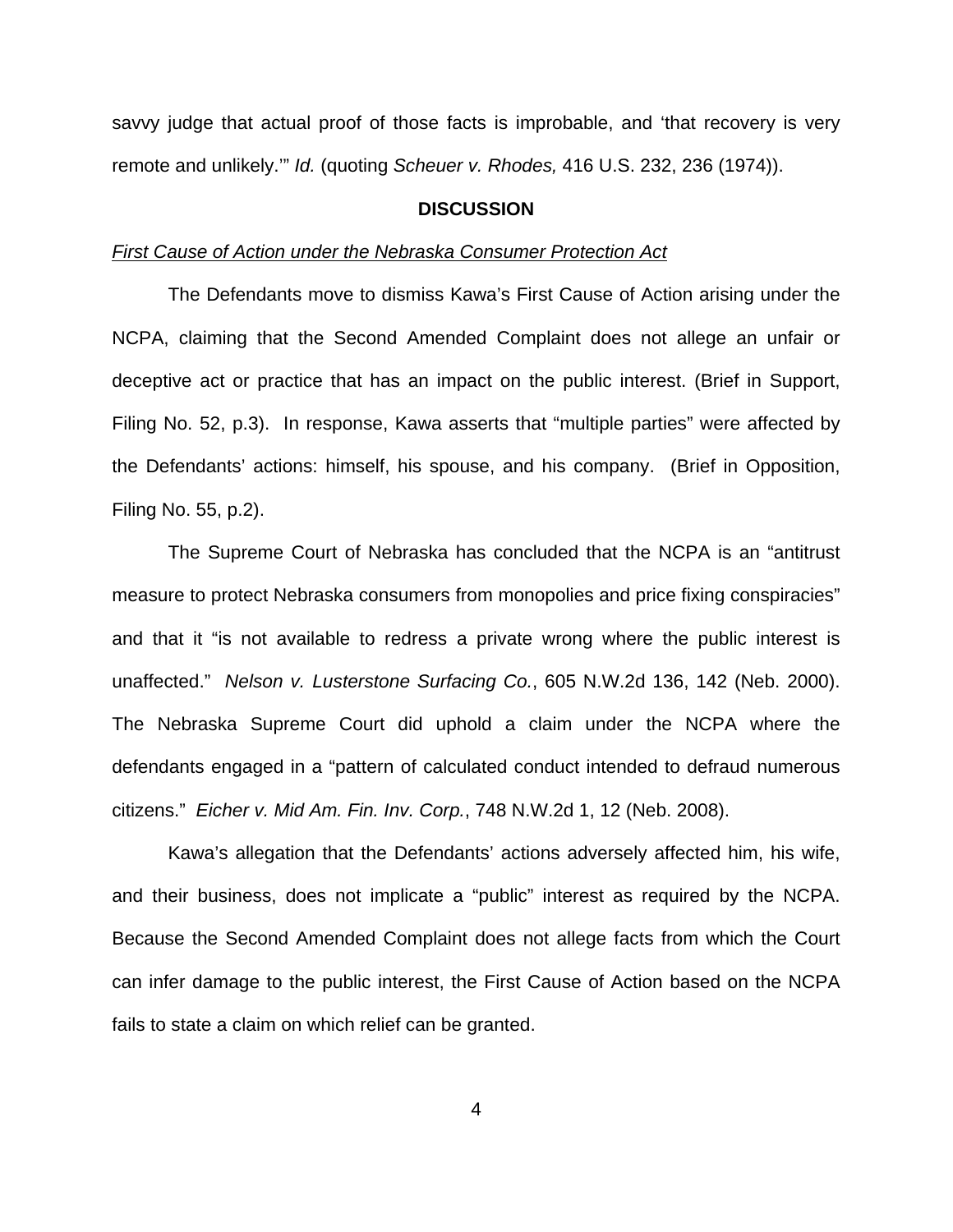### *Second Cause of Action under the Truth In Lending Act*

The Defendants move to dismiss Kawa's Second Cause of Action arising under TILA, arguing that Kawa failed to allege that the debts in question were consumer debts. (Filling No. 52, p.4). While Kawa acknowledges that TILA applies only to consumer debts, he contends that the Second Amended Complaint concerns both business and consumer debts. (Filing No. 55, p.2-3).

Congress clearly intended the TILA to apply to the "extension of consumer credit" by defining consumer credit as transactions that are "primarily for personal, family, or household purposes." 15 U.S.C §§ 1601(a), 1602 (h). Congress explicitly exempted "credit transactions involving extensions of credit primarily for business, commercial, or agricultural purposes" from this subchapter of the code. 15 U.S.C. § 1603(1). Ultimately, the primary purpose for which the credit was extended is the critical question.

The Defendants contend that the language in paragraph 13 of the Second Amended Complaint, "during the course of operating Moneymakers," indicates that the credit at issue had a commercial purpose. (Filing No. 45, ¶ 13). Liberally construed, the term "during the course" connotes a period of time, and not the ultimate purpose of the credit. The Second Amended Complaint discusses debts owed by both MoneyMakers and Kawa. (*Id.* ¶ 14)*.* While it might be inferred that Kawa was guaranteeing debts incurred by MoneyMakers for a commercial purpose, Kawa contends that he "incurred and discharged debts independent of those incurred by MoneyMakers." (Filling No. 55, p.3). At this stage of the proceedings, the Court cannot determine with certainty the primary purpose of the extensions of credit. Construing the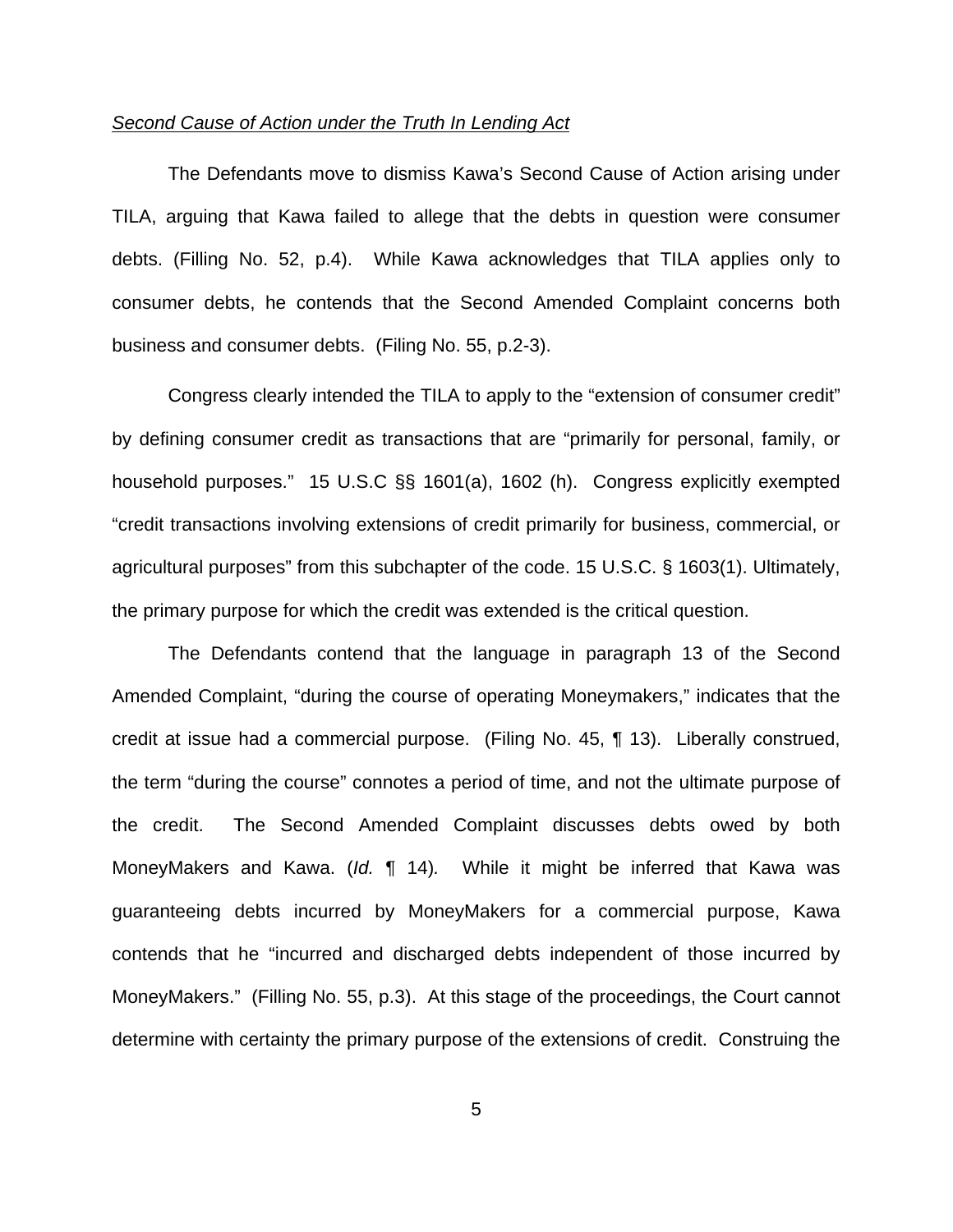Second Amended Complaint liberally, Kawa has stated a claim on which relief can be granted.

### *Third Cause of Action under the Fair Credit Reporting Act*

All Defendants have moved to dismiss the Third Cause of Action, based on FCRA. The Defendants contend that the Second Amended Complaint does not give rise to a claim under FCRA, and, more specifically, that Kawa has not alleged that the Defendants were consumer reporting agencies<sup>2</sup> within the scope of FCRA. (Filing No. 52, p.5).

FCRA provides a basis for a variety of actions depending on the facts and the characteristics of the parties. Kawa need not cite the specific section of FCRA allegedly violated, but he must do more than allege the "Defendants violated the provisions of FCRA, 15 U.S.C. § 1681 *et seq*." (Filing No. 45, ¶ 34). F.R.C.P. 8(a)(2) requires only a "short and plain statement of the claim," but that statement is meant to "give the defendants fair notice of what the . . . claim is and the grounds upon which it rests." *Bell Atlantic Corp.,* 127 S.Ct. at 1964 (*quoting Conley v. Gibson*, 355 U.S. 41 (1957)). Kawa's claim is so vague that it does not provide the Defendants with fair notice, allowing them to respond.

<sup>&</sup>lt;sup>2</sup> "The term 'consumer reporting agency' means any person which, for monetary fees, dues, or on a cooperative nonprofit basis, regularly engages in whole or in part in the practice of assembling or evaluating consumer credit information or other information on consumers for the purpose of furnishing consumer reports to third parties, and which uses any means or facility of interstate commerce for the purpose of preparing or furnishing consumer reports." 15 U.S.C. § 1681a(f).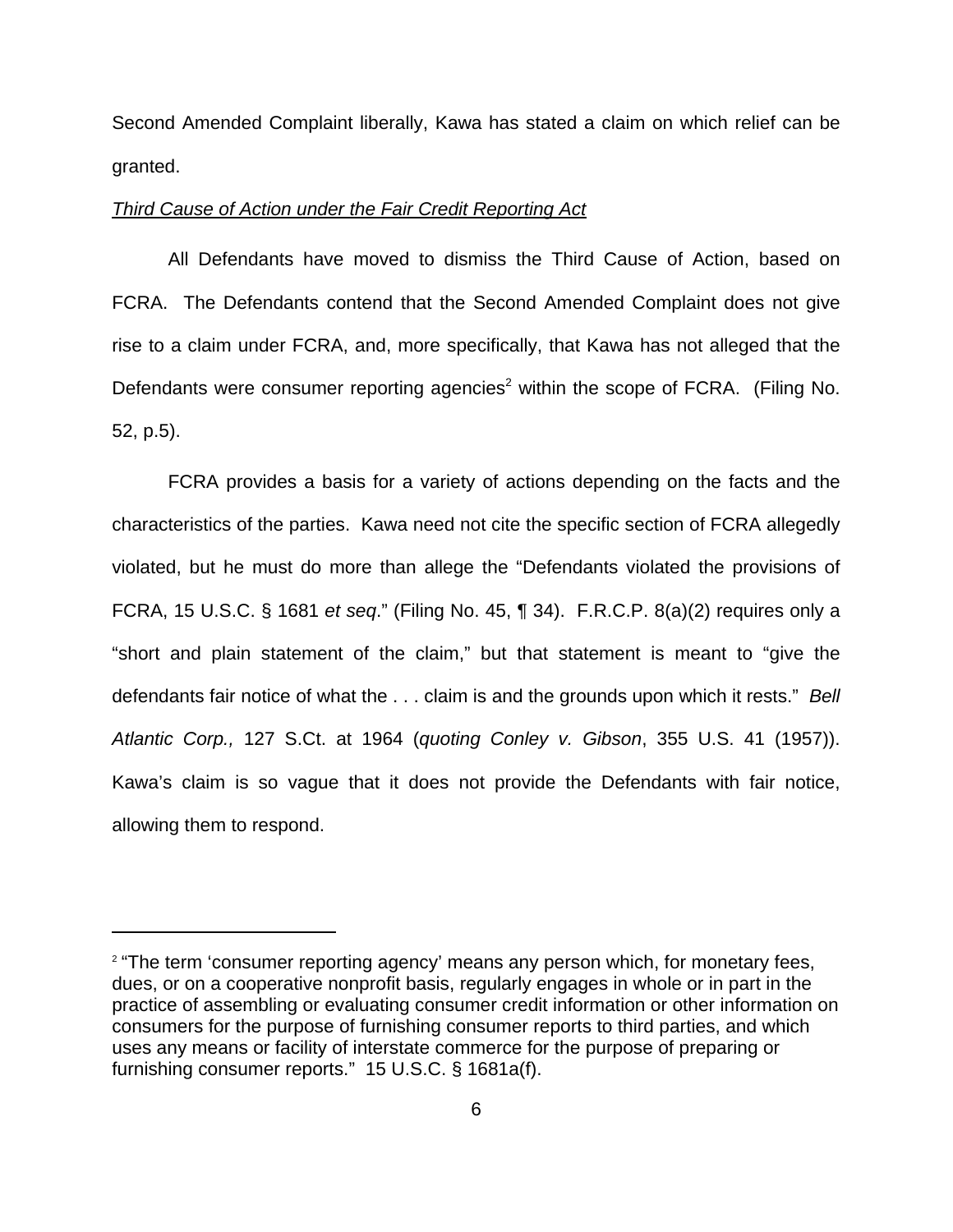With respect to the Defendants' contention that they were not consumer reporting agencies within the scope of FCRA, Kawa argues that the debts themselves were based on credit information, *i.e*., notes, and therefore the debts should qualify as consumer reports. (Filing No. 55, p.3). Kawa cites no authority to support his contention that loans by themselves are consumer reports under FCRA. Essentially, Kawa is asking the Court to apply FCRA to any extension of credit and any collection action. This Court finds no support for Kawa's novel theory, and concludes that the Second Amended Complaint fails to state a claim upon which relief can be granted.

# *Fourth Cause of Action under the Fair Debt Collection Practices Act*

The Defendants move to dismiss Kawa's Fourth Cause of Action arising under FDCPA, claiming that he failed to allege that any of the debts in question were consumer debts. (Filing No. 52, p.6). Again, Kawa contends that the complaint involves both business debts and consumer debts. (Filing No. 55, p.4).

The relevant analysis under FDCPA is similar to that required under TILA, as Congress used the same limiting language in both subchapters of the code. Under FDCPA, the term "debt" applies only where the transactions are "primarily for personal, family, or household purposes  $\ldots$  " 15 § 1692a(5). Again, the critical question is whether the debt incurred was primarily for a consumer purpose.

As with Kawa's claim under TILA, at this point in the proceedings, the Court cannot definitively say that the extensions of credit were primarily commercial in nature. When construed liberally, therefore, the Second Amended Complaint states a claim upon which relief can be granted under the FDCPA.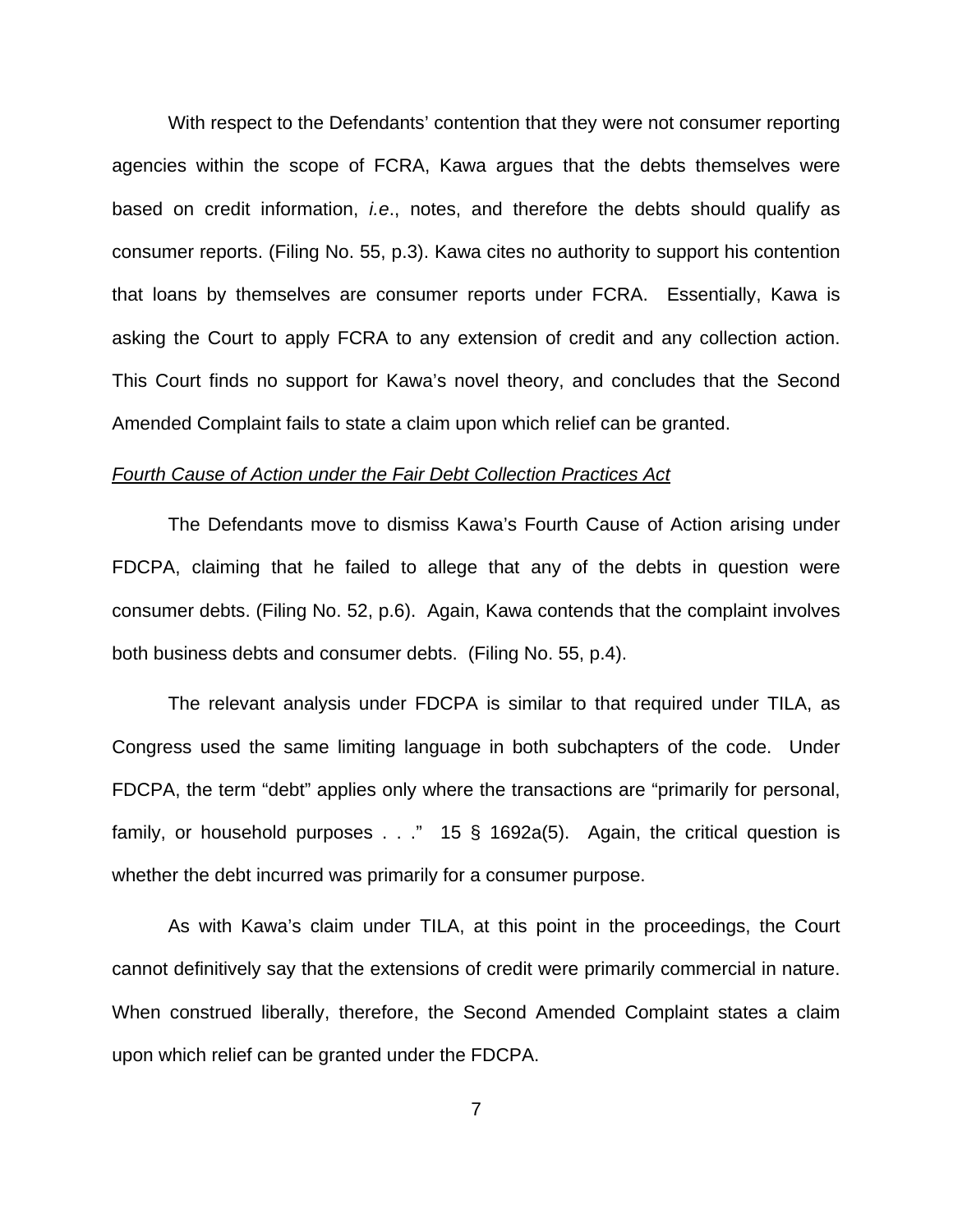# *US Bank*

US Bank has moved to dismiss all claims against it except for those of civil fraud and breach of contract, the Fifth and Seventh Causes of Action. After the Court dismissed the Sixth Cause of Action in its earlier order, Kawa reasserted the claim against all parties, but now concedes that the Sixth Cause of Action based on civil conspiracy was properly dismissed. (Filing No. 55, p.4). As discussed above and in the prior Order, only the Second, Fourth, Fifth and Seventh Causes of Action remain as to US Bank.

#### *Strempke*

Following the Court's Order dismissing all claims against Strempke except the fraudulent inducement claim, Kawa reasserted all seven claims against Strempke in the Second Amended Complaint without alleging any additional supporting facts. As previously ordered, only the Fifth Cause of Action for fraudulent inducement remains as to Strempke.

### *Biorn, HS, and Unifund*

As to Defendants, Biorn, HS, and Unifund, Kawa reasserted several claims that were dismissed in the Court's earlier Order, specifically the Fifth, Sixth, and Seventh Causes of Action. Yet, Kawa did not allege any new grounds in his Second Amended Complaint that would alter the Court's earlier analysis and decision. Therefore, the Fifth, Sixth, and Seventh causes of action are dismissed as to these three Defendants.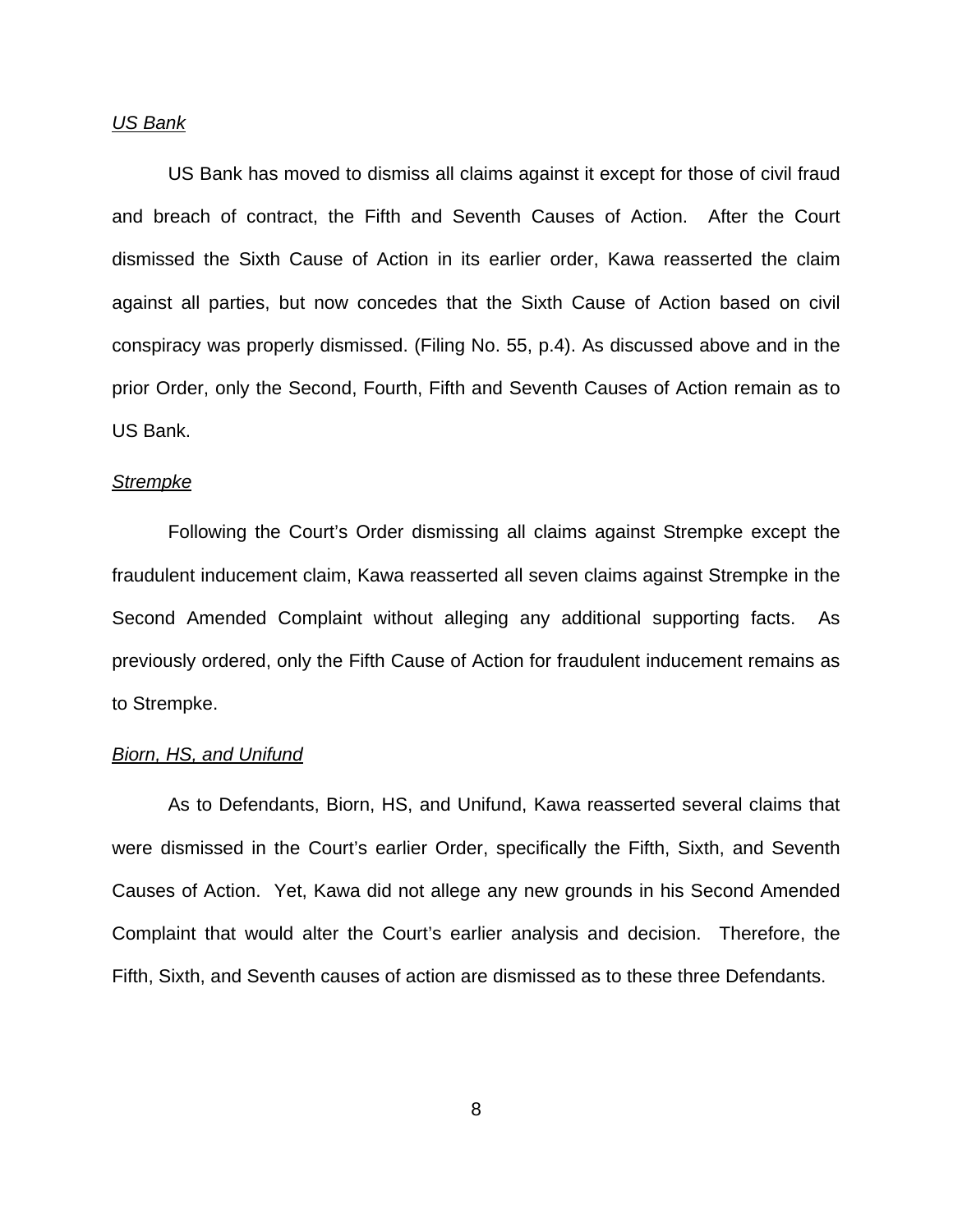Accordingly,

# IT IS HEREBY ORDERED:

1. The Motion to Dismiss filed by the Defendants US Bank, N.A., Duane Strempke, Biron Corporation, HS Financial Group, LLC, and Unifund CCR Partners (Filing No. 51) is granted in part as follows:

> a. The Plaintiff's First Cause of Action based on the Nebraska Consumer Protection Act, Neb. Rev. Stat. § 59-1602, is dismissed with respect to all parties, without prejudice;

> b. The Plaintiff's Second Cause of Action based on the Truth In Lending Act, 15 U.S.C. § 1601, and his Fourth Cause of Action based on the Fair Debt Collection Practices Act, 15 U.S.C. § 1692, to the extent they purport to present claims against Defendant Strempke, are dismissed, with prejudice;

> c. The Plaintiff's Third Cause of Action based on the Fair Credit Reporting Act, 15 U.S.C. § 1681, is dismissed with respect to all parties, without prejudice;

> d. The Plaintiff's Sixth Cause of Action based on civil conspiracy is dismissed with respect to all parties, with prejudice;

> e. The Plaintiff's Fifth and Seventh Causes of Action, to the extent they purport to present claims against Defendants Biorn